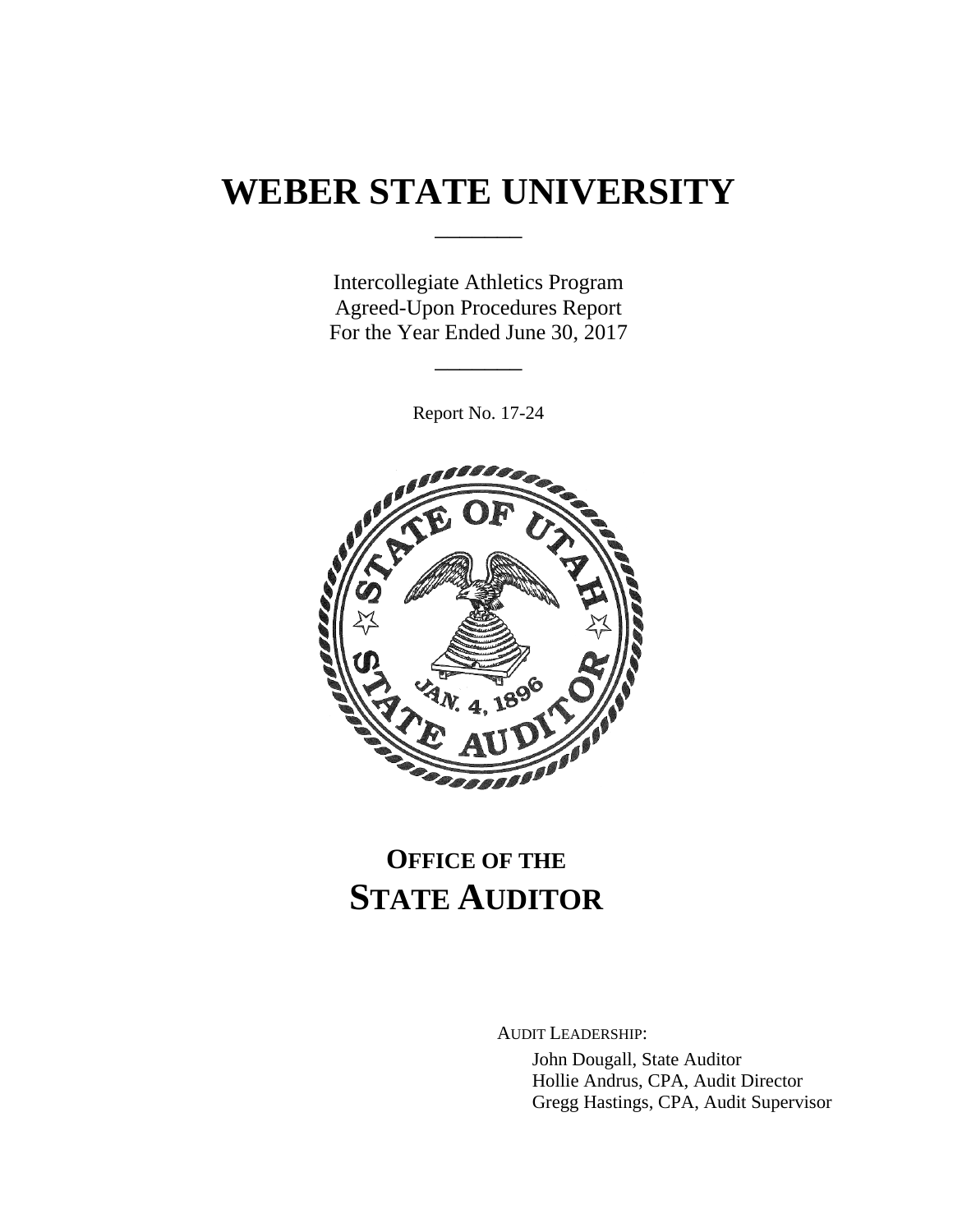

**OFFICE OF THE STATE AUDITOR**

## **INDEPENDENT STATE AUDITOR'S REPORT**

To the Board of Trustees, Audit Committee, and Charles A. Wight, President Weber State University

We have performed the procedures enumerated below, which were agreed to by Weber State University's (University's) management, solely to assist you in evaluating whether the accompanying Statement of Revenues and Expenses (the Statement) of the University's Intercollegiate Athletics Program is in compliance with the National Collegiate Athletic Association (NCAA) Bylaw 3.2.4.15 for the year ended June 30, 2017. The University's management is responsible for the Statement and the Statement's compliance with those requirements. This agreed-upon procedures engagement was conducted in accordance with attestation standards established by the American Institute of Certified Public Accountants. The sufficiency of these procedures is solely the responsibility of those parties specified in this report. Consequently, we make no representation regarding the sufficiency of the procedures described below either for the purpose for which this report has been requested or for any other purpose.

The procedures and the associated findings are as follows:

## *Internal Control Agreed-upon Procedures*

- A. We reviewed the general control environment for the Intercollegiate Athletics Program. As part of this review, we reviewed the organization of the Intercollegiate Athletics Program. We also made certain inquiries of management regarding departmental organization, control consciousness of staff, competency of personnel, adequate safeguarding and control of records and assets, the extent of the Internal Audit Department's involvement with athletics, controls over interactions with the Information Technology Department, and other relevant matters. We found no exceptions as a result of these procedures.
- B. We tested specific elements of the control environment and accounting systems that are unique to the Intercollegiate Athletics Program that were not addressed in connection with the audit of the University's financial statements. This included testing samples of Ticket Office cash receipts, Athletic Department cash receipts, payroll transactions, and non-payroll transactions for compliance with internal control policies and procedures. Our sample sizes were limited to 5 items each for Ticket Office cash receipts, Athletic Department cash receipts, payroll transactions, and non-payroll transactions. We found no exceptions as a result of these procedures.
- C. We reviewed and tested the University's procedures for gathering information on the nature and extent of affiliated and outside organizational activity for or on behalf of the Intercollegiate Athletics Program. All booster group activity is under the accounting control of the University; therefore, we performed no further procedures.

#### *Statement of Revenues and Expenses Agreed-Upon Procedures*

D. We obtained the Intercollegiate Athletics Program's Statement of Revenues and Expenses (the Statement) for the year ended June 30, 2017, as prepared by management.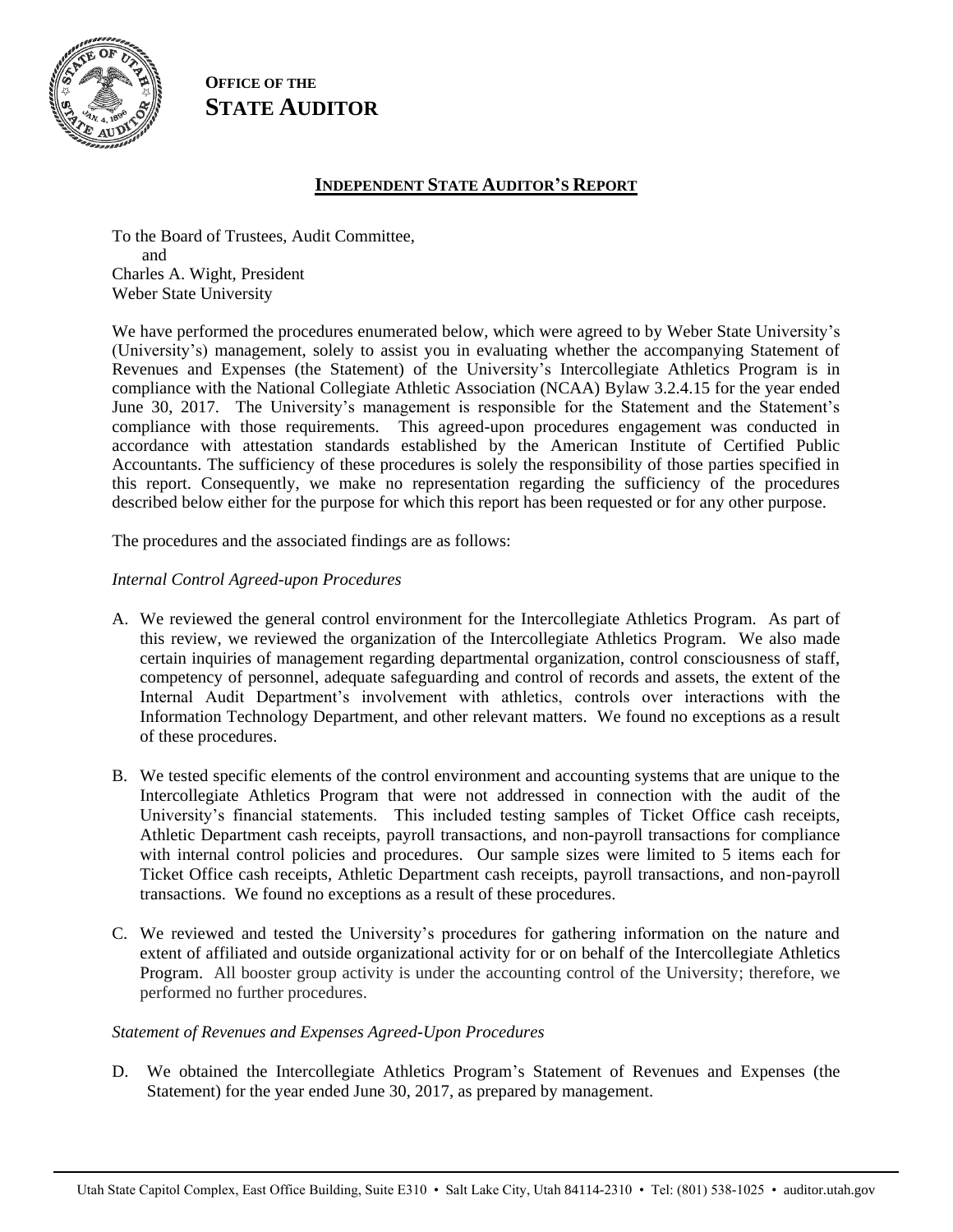- We agreed the amounts reported on the Statement to the University's general ledger. We ensured that the amounts were reported in accordance with NCAA guidelines and generally accepted accounting principles.
- We compared and agreed each operating revenue and expense category that comprised more than 4.0% of total revenues or total expenses, as reported on the Statement during the reporting period, to supporting schedules provided by the University.
- We compared and agreed samples selected in step B above and in the Revenue and Expense Procedures noted below to adequate supporting documentation.
- We compared each major revenue and expense account over 10% of the total revenues or total expenses to prior period amounts. We obtained and documented an understanding of any variations greater than 10%. We have reported our analysis as a supplement to this Agreed-Upon Procedures report (see Exhibit I).
- We reviewed the footnotes to the Statement for propriety and compliance with NCAA guidelines.

We agreed to report on any matter that came to our attention that caused us to believe that any of the specified accounts or items needed to be adjusted by more than \$100,000. We found no exceptions greater than \$100,000 as a result of these procedures.

E. We performed the following procedures related to the Intercollegiate Athletics Program.

#### Revenue Procedures:

#### **Student Fees**

- 1. We compared and agreed student fees reported by the University in the Statement for the reporting period to student enrollments during the same reporting period and recalculated totals.
- 2. We obtained and documented an understanding of the University's methodology for allocating student fees to the Intercollegiate Athletics Program.

#### **Direct Institutional Support**

3. We compared the direct institutional support recorded by the University during the reporting period with institutional supporting budget transfers documentation, and other corroborative supporting documentation and recalculated totals.

We found no exceptions greater than \$100,000 as a result of these revenue procedures.

#### Expense Procedures:

### **Athletic Student Aid**

- 4. We selected a sample of 30 of the total student athletes from the listing of University student aid recipients during the reporting period.
- 5. We obtained individual student account detail for each selection and compared total aid in the University's student system (Banner) to the student's detail in the NCAA's Compliance Assistance Software (Software). For twenty seven of the thirty student athletes selected, we identified variances ranging from (\$15,715.48) to \$3,911.44 between the NCAA's Software and Banner.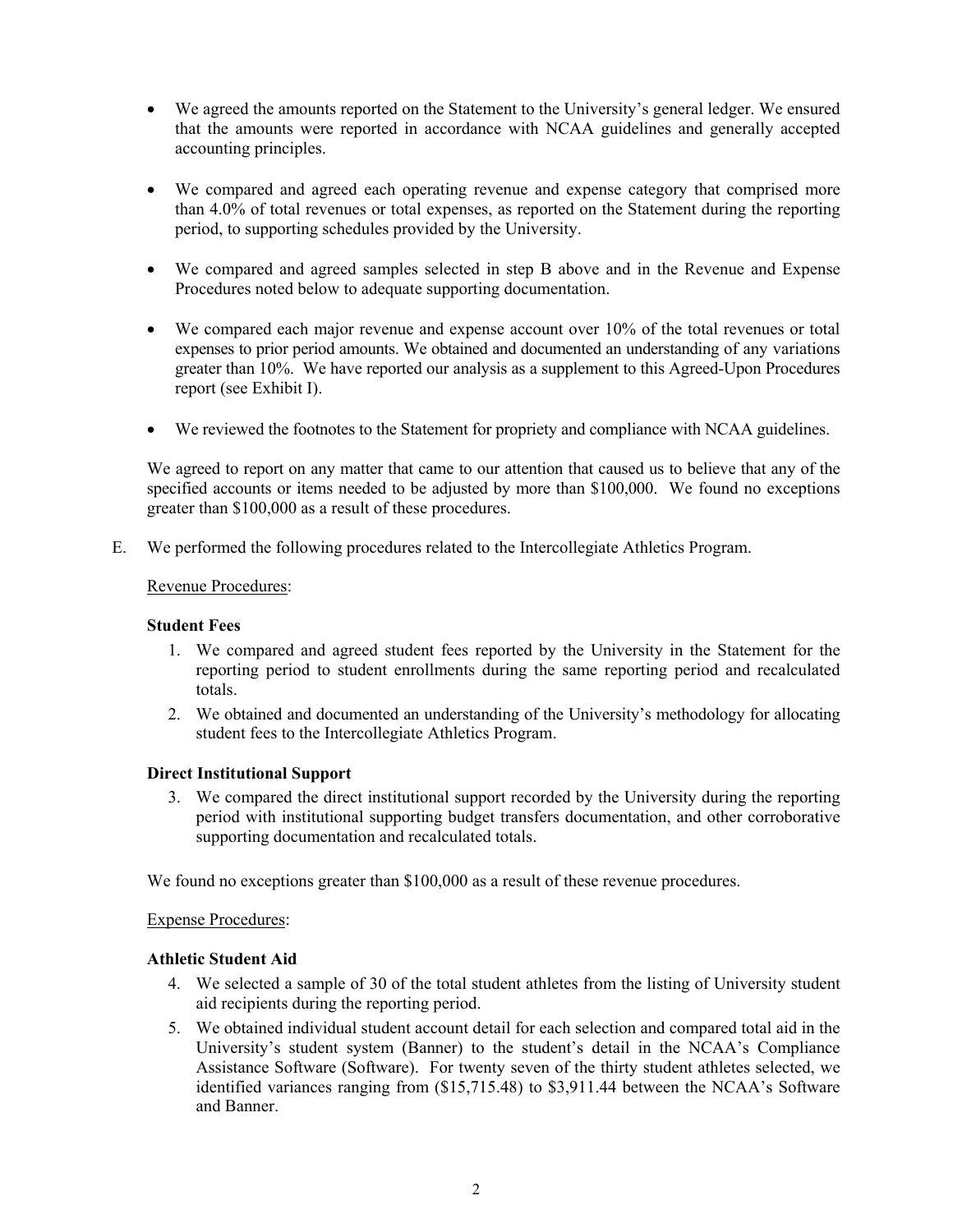- 6. We performed a check to ensure the information for each student selected was accurately reported in the NCAA's Compliance Assistant software using criteria listed in the NCAA Agreed-Upon Procedures Guide.
- 7. We recalculated totals for each sport and overall.

#### **Coaching Salaries, Benefits, and Bonuses Paid by the University and Related Entities**

- 8. We obtained and inspected a listing of coaches employed by the University and related entities during the reporting period. We selected a sample of 4 coaches' contracts that included football, and men's and women's basketball from the listing.
- 9. We compared and agreed the financial terms and conditions of each selection to the related coaching salaries, benefits, and bonuses recorded by the University and related entities in the Statement during the reporting period.
- 10. We obtained and inspected summary payroll registers for the reporting period for each selection. We compared and agreed summary payroll registers from the reporting period to the related coaching salaries, benefits, and bonuses paid by the University and related entities expense recorded by the University in the Statement during the reporting period.
- 11. We compared and agreed the totals recorded to any employment contracts executed for the sample selected and recalculated totals.

## **Support Staff/Administrative Salaries, Benefits, and Bonuses Paid by the University and Related Entities**

- 12. We selected a sample of 11 support staff/administrative personnel employed by the University and related entities during the reporting period.
- 13. We obtained and inspected reporting period summary payroll registers for each selection. We compared and agreed related summary payroll registers to the related support staff/ administrative salaries, benefits, and bonuses paid by the University and related entities expense recorded by the University in the Statement during the reporting period and recalculated totals.

We found no exceptions greater than \$100,000 as a result of these expense procedures.

#### *Additional Agreed-Upon Procedures*

- F. We compared and agreed the sports sponsored as reported in the NCAA Membership Financial Reporting System to the squad lists of the University.
- G. We obtained the University's Sports Sponsorship and Demographics Forms Report for the reporting year and validated that the countable sports reported by the University met the minimum requirements set forth in Bylaw 20.9.6.3. We then ensured that the University reported these sports as countable for revenue distribution purposes within the NCAA Membership Financial Reporting System.
- H. We agreed the total number of student-athletes who, during the academic year, received a Pell Grant award and the total value of these Pell Grants reported in the NCAA Membership Financial Reporting System (System) to a report, generated out of the University's financial aid records, of all student-athlete Pell Grants. For those student athletes selected in Step 4 above, we traced their Pell Grant information to the NCAA Membership Financial Reporting System. The University's financial aid records included 5 student athletes receiving Pell Grants that were not included in the System.

Except as mentioned above, we found no exceptions greater than \$100,000 as a result of these additional procedures.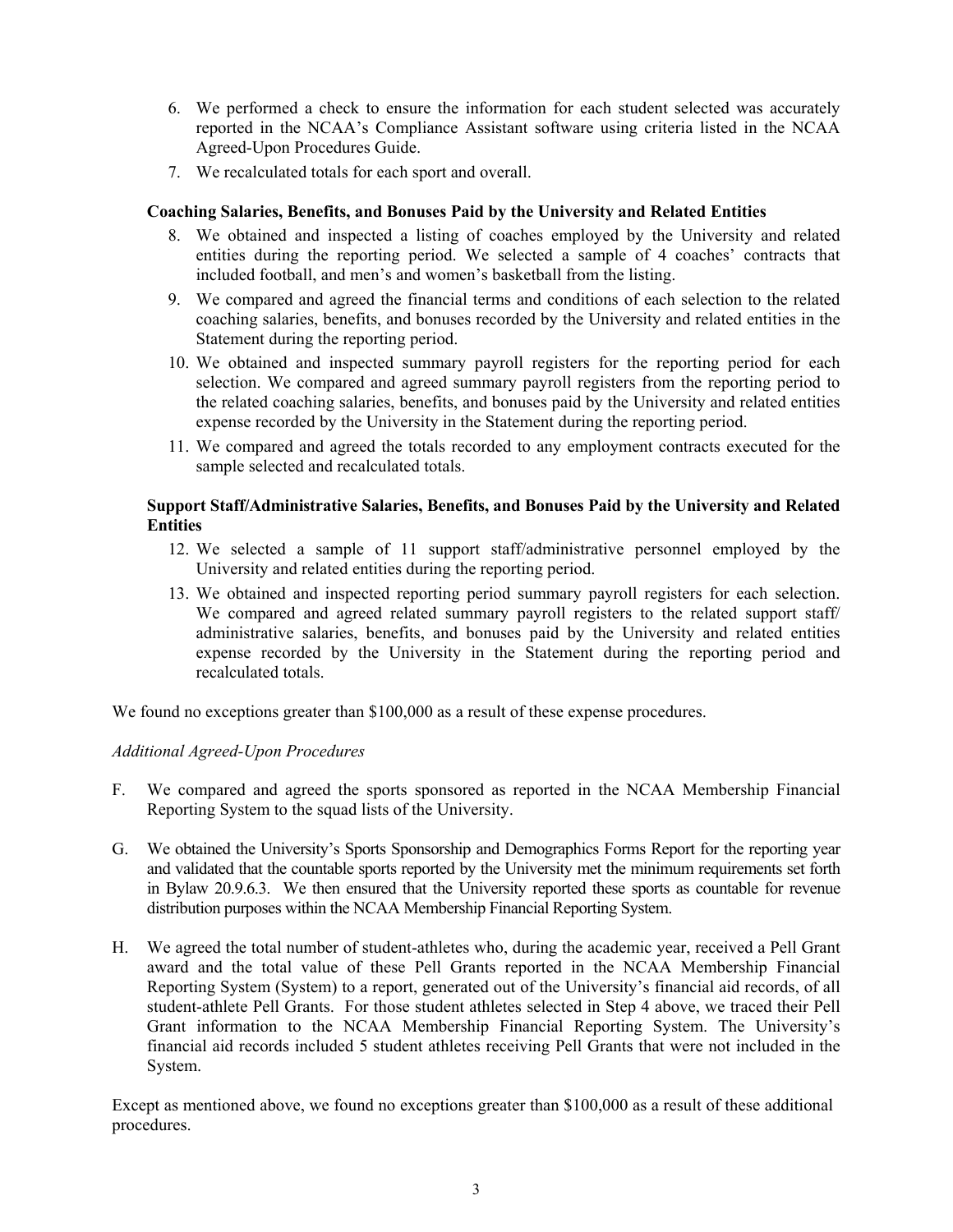We were not engaged to and did not conduct an examination, the objective of which would be the expression of an opinion on the accompanying Statement's compliance with NCAA Bylaw 3.2.4.15. Accordingly, we do not express any such opinion. Had we performed additional procedures, other matters might have come to our attention that would have been reported to you.

As noted above, this agreed-upon procedures engagement was conducted in accordance with attestation standards established by the American Institute of Certified Public Accountants. These standards require us to convey that "this report is intended for the information and use of the Board of Trustees, Audit Committee, and Administration of the University and authorized representatives of the NCAA and is not intended to be and should not be used by anyone other than these specified parties." However, this report is a public document and its distribution is not limited.

Office of the State Auditor

Office of the State Auditor January 11, 2018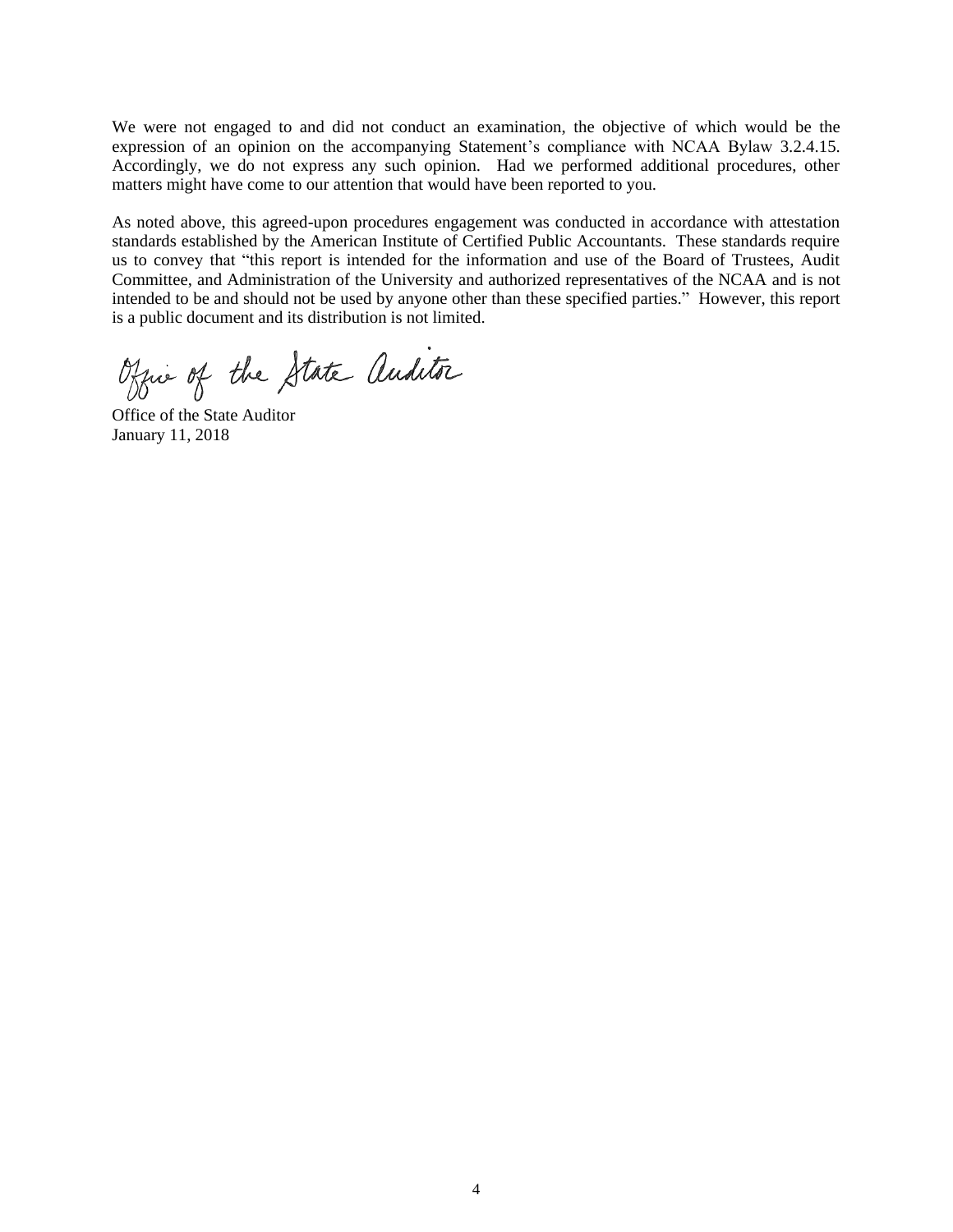# Weber State University Intercollegiate Athletics Program Statement of Revenues and Expenses For the Year Ended June 30, 2017

|                                         | Men's<br>Women's  |                  | Non-Program       | 2017                |             |               |
|-----------------------------------------|-------------------|------------------|-------------------|---------------------|-------------|---------------|
|                                         | <b>Basketball</b> | Football         | <b>Basketball</b> | <b>Other Sports</b> | Specific    | <b>Totals</b> |
| <b>Revenues</b>                         |                   |                  |                   |                     |             |               |
| <b>Ticket Sales</b>                     | 345,598<br>\$     | 171,441<br>\$    | \$<br>24,992      | \$<br>28,817        | \$          | \$<br>570,848 |
| <b>Conference Distributions</b>         |                   |                  |                   |                     | 1,117       | 1,117         |
| <b>NCAA Distributions</b>               | 108,092           | 38,700           |                   | 2,499               | 1,060,441   | 1,209,732     |
| Program Sales and Concessions           |                   |                  |                   | 2,323               |             | 2,323         |
| Guarantees                              | 130,000           | 300,000          | 12,000            | 22,115              |             | 464,115       |
| Media Rights                            | 712               | 22,566           | 35                | 17                  |             | 23,330        |
| <b>Student Fees</b>                     |                   |                  |                   |                     | 2,215,360   | 2,215,360     |
| Royalties, Licensing, Advertisement     |                   |                  |                   |                     |             |               |
| and Sponsorships                        | 373,203           | 305,348          |                   |                     |             | 678,551       |
| Gifts In Kind                           | 14,029            | 40,946           | 6,135             | 17,794              | 23,841      | 102,745       |
| Contributions                           | 116,901           | 89,275           | 6,676             | 138,399             | 537,356     | 888,607       |
| Restricted Endowment/Investment Income  | 7,536             | 18,394           | 65                | 21,468              | 69,919      | 117,382       |
| <b>Institutional Support</b>            | 498,921           | 1,404,509        | 391,582           | 1,901,052           | 1,612,364   | 5,808,428     |
| <b>State Appropriations</b>             | 64,717            | 334,164          | 52,952            | 519,089             | 25,000      | 995,922       |
| <b>Indirect Institutional Support</b>   |                   |                  |                   |                     | 79,033      | 79,033        |
| <b>Sports Camp Revenues</b>             | 63,056            | 24,312           | 33,356            | 126,961             |             | 247,685       |
| Other Revenue                           |                   | 28,595           |                   | 63,755              | 357,891     | 450,241       |
| <b>Total Revenues</b>                   | 1,722,765         | 2,778,250        | 527,793           | 2,844,289           | 5,982,322   | 13,855,419    |
| <b>Expenses</b>                         |                   |                  |                   |                     |             |               |
| Coaching Salaries and Benefits          | 710,800           | 974,255          | 330,411           | 1,148,249           |             | 3,163,715     |
| Other Salaries and Benefits             | 48,049            | 52,913           | 6,053             | 19,978              | 1,296,873   | 1,423,866     |
| <b>Severance Payments</b>               |                   |                  |                   |                     |             |               |
| Team Travel                             | 290,250           | 332,217          | 139,099           | 721,939             |             | 1,483,505     |
| Recruiting                              | 68,787            | 73,526           | 32,039            | 35,965              |             | 210,317       |
| Athletic Student Aid                    | 323,541           | 1,500,519        | 361,878           | 2,021,110           | 44,832      | 4,251,880     |
| Athletic Facilities Debt Service,       |                   |                  |                   |                     |             |               |
| Leases and Rental Fees                  |                   |                  |                   | 18,544              | 90,077      | 108,621       |
| Direct Overhead and Admin Expenses      | 10,088            | 12,576           | 4,335             | 20,465              | 74,039      | 121,503       |
| Sports Equipment, Uniforms & Supplies   | 29,727            | 177,481          | 22,120            | 192,605             |             | 421,933       |
| Insurance and Medical Expenses          |                   | 220              | 300               | 1,000               | 298,819     | 300,339       |
| Spirit Groups                           |                   |                  |                   |                     | 187,767     | 187,767       |
| Memberships and Dues                    | 14,783            | 10,320           | 13,500            | 6,760               | 68,758      | 114,121       |
| Fund Raising, Marketing, & Promotion    | 2,888             | 34,434           |                   | 23,876              | 463,390     | 524,588       |
| <b>Indirect Institutional Support</b>   |                   |                  |                   |                     | 79,033      | 79,033        |
| <b>Sports Camp Expenses</b>             | 11,519            | 37,026           | 10,524            | 33,152              |             | 92,221        |
| <b>Student Athlete Meals</b>            | 26,804            | 99,919           | 6,711             | 32,167              |             | 165,601       |
| Other Expenses                          | 66,246            | 79,757           | 17,823            | 70,450              | 361,351     | 595,627       |
| Home Game Expenses                      | 149,292           | 128,034          | 87,207            | 84,686              |             | 449,219       |
| Guarantees                              | 18,500            | 40,000           | 8,000             | 16,036              |             | 82,536        |
| <b>Total Expenses</b>                   | 1,771,274         | 3,553,197        | 1,040,000         | 4,446,982           | 2,964,939   | 13,776,392    |
| <b>Excess of Revenues over Expenses</b> | (48,509)<br>\$    | (774, 947)<br>\$ | \$ (512,207)      | (1,602,693)         | \$3,017,383 | \$<br>79,027  |

*The accompanying notes are an integral part of this Statement.*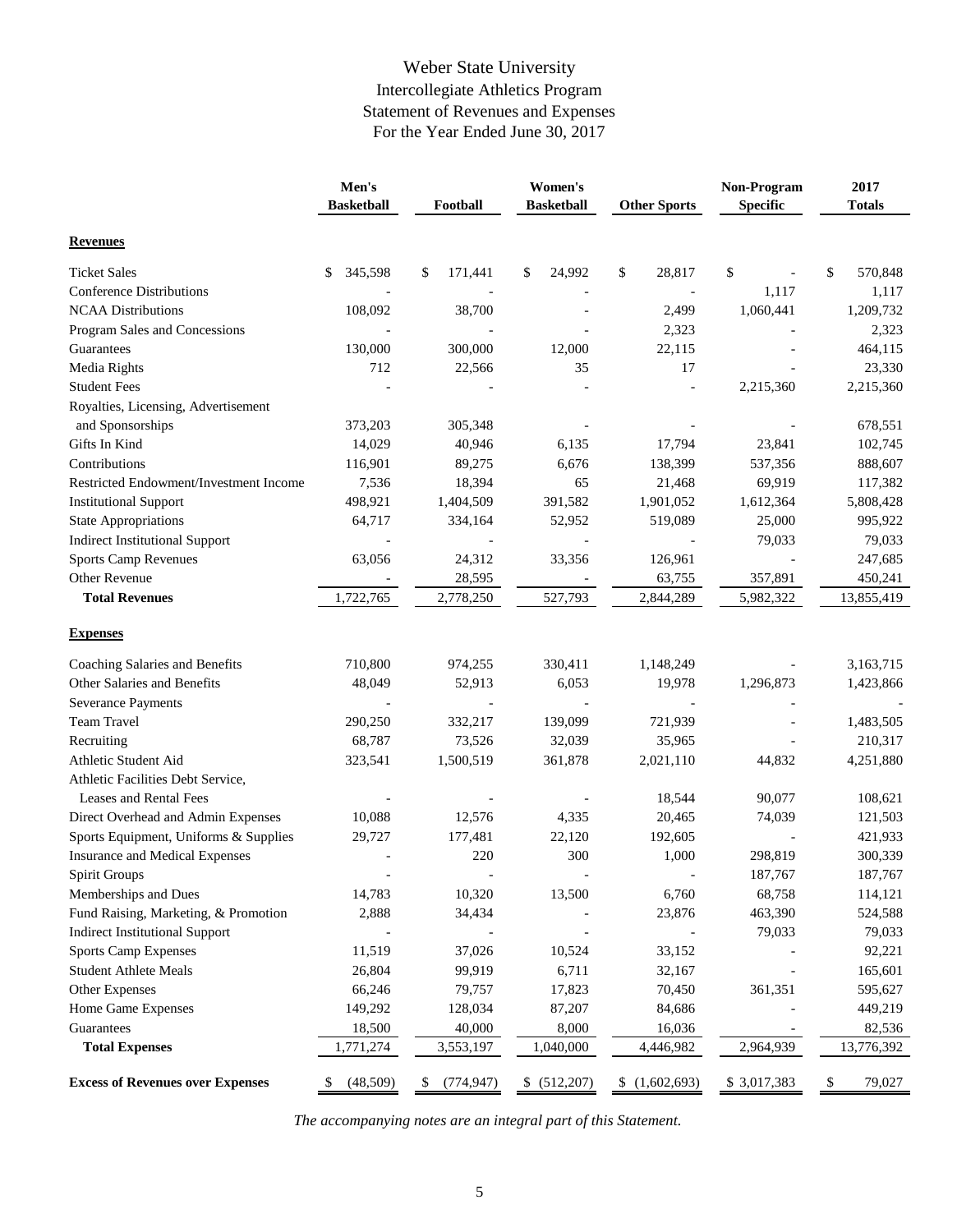Weber State University Intercollegiate Athletics Program Notes to the Statement of Revenues and Expenses For the Year Ended June 30, 2017

## A. Basis of Presentation

The accompanying Weber State University (University) Intercollegiate Athletics Program's Statement of Revenues and Expenses (Statement) for the year ended June 30, 2017 has been prepared on the accrual basis of accounting except for institutional support, athletic student aid expense, and gifts. Institutional Support revenues and Athletic Student Aid expenses have not been reduced for scholarship allowances in the amount of \$713,698. Gifts or contributions are recognized in the statement when both received and used, rather than when pledged or received. The purpose of the Statement is to present a summary of revenues and expenses of the Intercollegiate Athletics Program of the University for the fiscal year ended June 30, 2017. Because the Statement presents only a selected portion of the activity of the University, it is not intended to and does not present either the financial position or changes in financial position of the University in total.

## B. Allocation Among Sports

1. The athletic programs reflected in the accompanying Statement under *Other Sports* include the following:

> Track – men and women Golf – men and women Tennis – men and women Volleyball – women Soccer – women Softball – women

2. The activities reflected as *Non-Program Specific* include revenues and expenses for nonallocated fees and costs such as maintenance, general administration, publicity, cheerleading, etc.

## C. Direct Institutional Support

Direct Institutional Support represents allocations by the University administration of general unrestricted funds for various athletic programs. The allocations were primarily used to fund the salaries of coaches and other athletic program personnel. Other allocations were used to fund expenses for maintaining statistical athletic event information and for Wildcat Club personnel. Additionally, the University makes expenditures for accounting, payroll, personnel, and other general administrative costs that benefit the Intercollegiate Athletics Program. These additional costs have been reported as described in Note F.

## D. Gifts

During fiscal year 2017, the Intercollegiate Athletics Program received gifts totaling \$4,491,540 of which only \$888,607 is reported in the Financial Statement (gifts and changes in endowment and plant funds related to Intercollegiate Athletics along with contributions not used are not included in the Financial Statement in accordance with NCAA guidelines).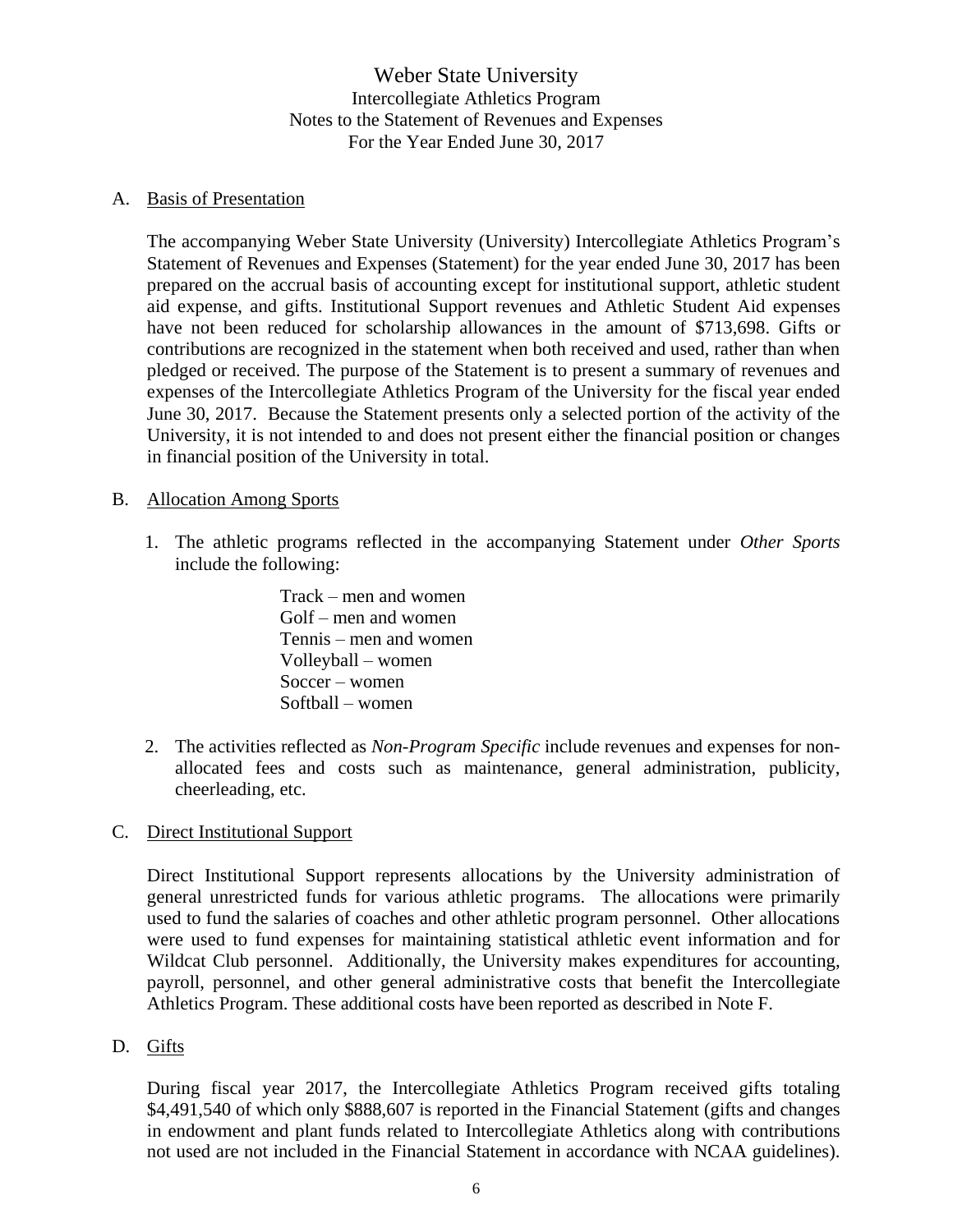# Weber State University Intercollegiate Athletics Program Notes to the Statement of Revenues and Expenses For the Year Ended June 30, 2017

The Intercollegiate Athletics Program received generous gifts of \$2,000,000 from an anonymous donor, \$1,068,045 from Rory Youngberg and \$200,000 from Annette Marquardt-Kimball in support of the Football Facilities North Entrance Stadium Project. The Intercollegiate Athletics Program also received gifts of \$10,000 from Burton Financial and \$10,000 from Northwestern Mutual to help fund the lighting project at the Soccer Field. These gifts have not been reported in the statement.

| Contributions reported in the Statement           | \$888,607   |
|---------------------------------------------------|-------------|
| Contributions not reported in the Statement:      |             |
| <b>Football Facilities North Entrance Project</b> | 3,293,816   |
| Soccer Field Lighting Project                     | 20,000      |
| <b>Additions to Endowments</b>                    | 39,823      |
| Contributions not used                            | 249,294     |
| <b>Total Contributions</b>                        | \$4,491,540 |

As part of the \$888,607 contributions received and reported in the Statement, \$200,000 was received from the Stewart Education Foundation in support of the Intercollegiate Athletics Program (\$100,000) and Men's and Women's Golf (\$100,000). The Men's Basketball program received donations of \$100,000 from Lifetime Products (Barry & Kathleen Mower) and \$200,000 from Nolan Archibald.

E. Plant Fund

In support of the Women's Soccer program, the University placed lighting at the Wildcat Soccer Field in September 2016. This addition to the field has enabled the program to host night matches with the first official home match under the lights taking place October 14, 2016. The total cost of this project was \$456,515.

Also completed in fiscal year 2017 was the Dee Events Center upper ring landscape project. This project focused on the exterior of the west and south entrances in an effort to modernize, brand and beautify the facility. The total cost of this project was \$366,041.

## F. Indirect Institutional Support

Indirect institutional support includes overhead not charged directly to the Athletics Department. These charges include an allocated amount, based on square footage of athletic facilities, for utilities and general and administrative functions of the University.

## G. University Capital Asset Guidelines

Capital assets are recorded at historical cost, or at acquisition value in the case of gifts. For equipment, the University's capitalization policy includes all items with a unit cost of \$5,000 or more and an estimated useful life of greater than one year. Buildings, renovations to buildings, infrastructure, and land improvements with a cost of \$250,000 or more are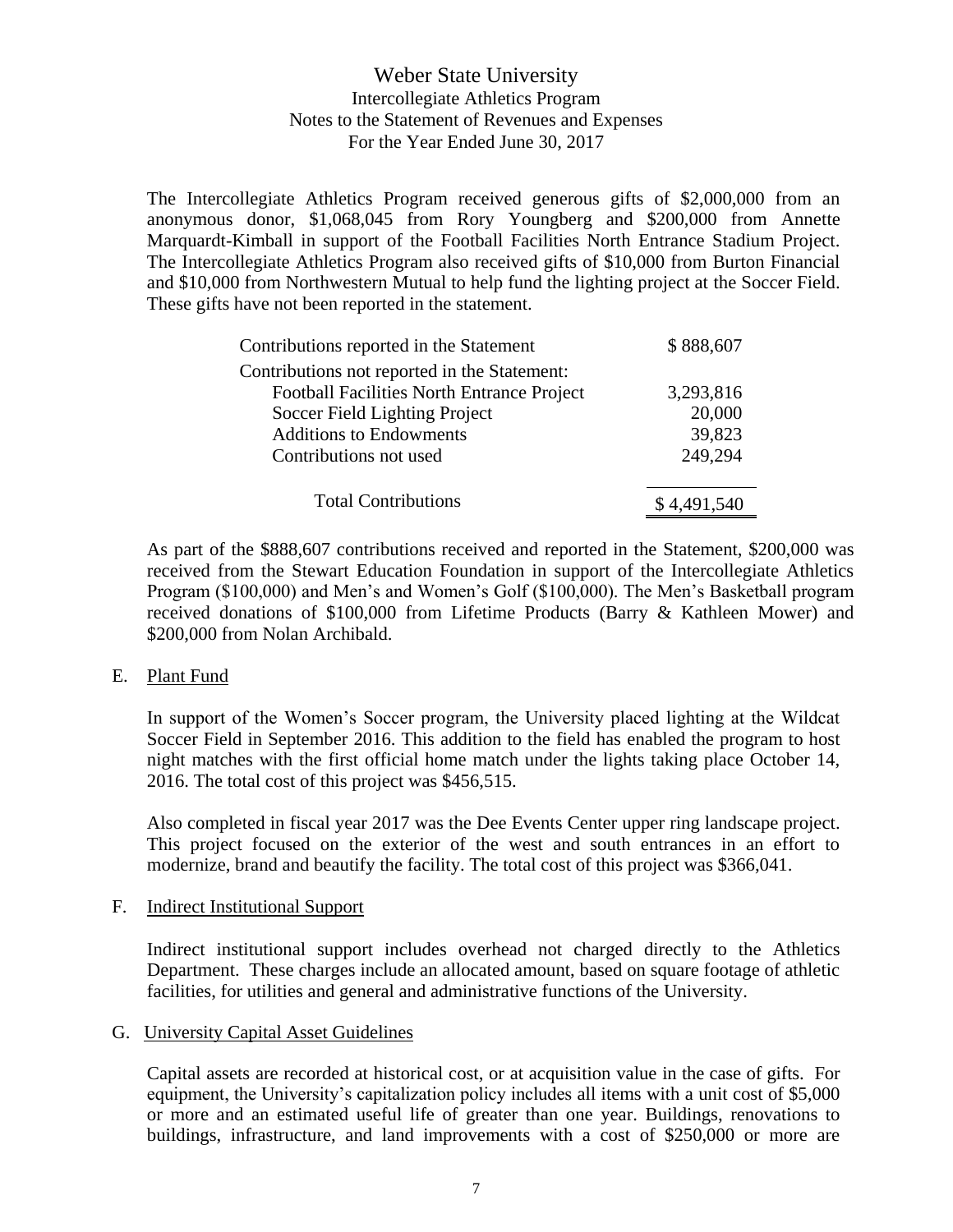# Weber State University Intercollegiate Athletics Program Notes to the Statement of Revenues and Expenses For the Year Ended June 30, 2017

capitalized. Routine repairs and maintenance are charged to operating expense in the year in which the expense was incurred. All land is capitalized and not depreciated.

Depreciation is computed using the straight-line method over the estimated useful lives of the assets  $-40$  years for buildings, 20 years for infrastructure, land improvements, and library collections, and 3 to 10 years for equipment.

Disposition of surplus and obsolete assets is processed through the University's Property Control.

#### H. Long-Term Debt Maturities

As of the end of fiscal year 2017, Weber State University had Series 2010A, Series 2012, Series 2015 and Series 2017 outstanding revenue bonds.

These outstanding bonds are not an obligation to the University's Intercollegiate Athletics Program, but are secured by the University's pledged Student Facilities System which includes the Student Union Building, the University Bookstore, the Dee Event Center, Series 2012 System Facilities, and student housing facilities.

The scheduled maturities for these outstanding bonds are as follows:

|           | \$50,080,000    | \$19,330,792    | \$69,410,792      |
|-----------|-----------------|-----------------|-------------------|
| 2038-2040 | 2,190,000       | 223,716         | 2,413,716         |
| 2033-2037 | 3,205,000       | 1,052,900       | 4,257,900         |
| 2028-2032 | 13,915,000      | 2,760,465       | 16,675,465        |
| 2023-2027 | 16,860,000      | 6,093,814       | 22,953,814        |
| 2022      | 2,990,000       | 1,623,588       | 4,613,588         |
| 2021      | 2,860,000       | 1,753,558       | 4,613,558         |
| 2020      | 2,760,000       | 1,865,068       | 4,625,068         |
| 2019      | 2,690,000       | 1,936,918       | 4,626,918         |
| 2018      | 2,610,000<br>\$ | 2,020,765<br>\$ | 4,630,765<br>\$   |
| Year      | Principal       | Interest        | Total<br>Payments |